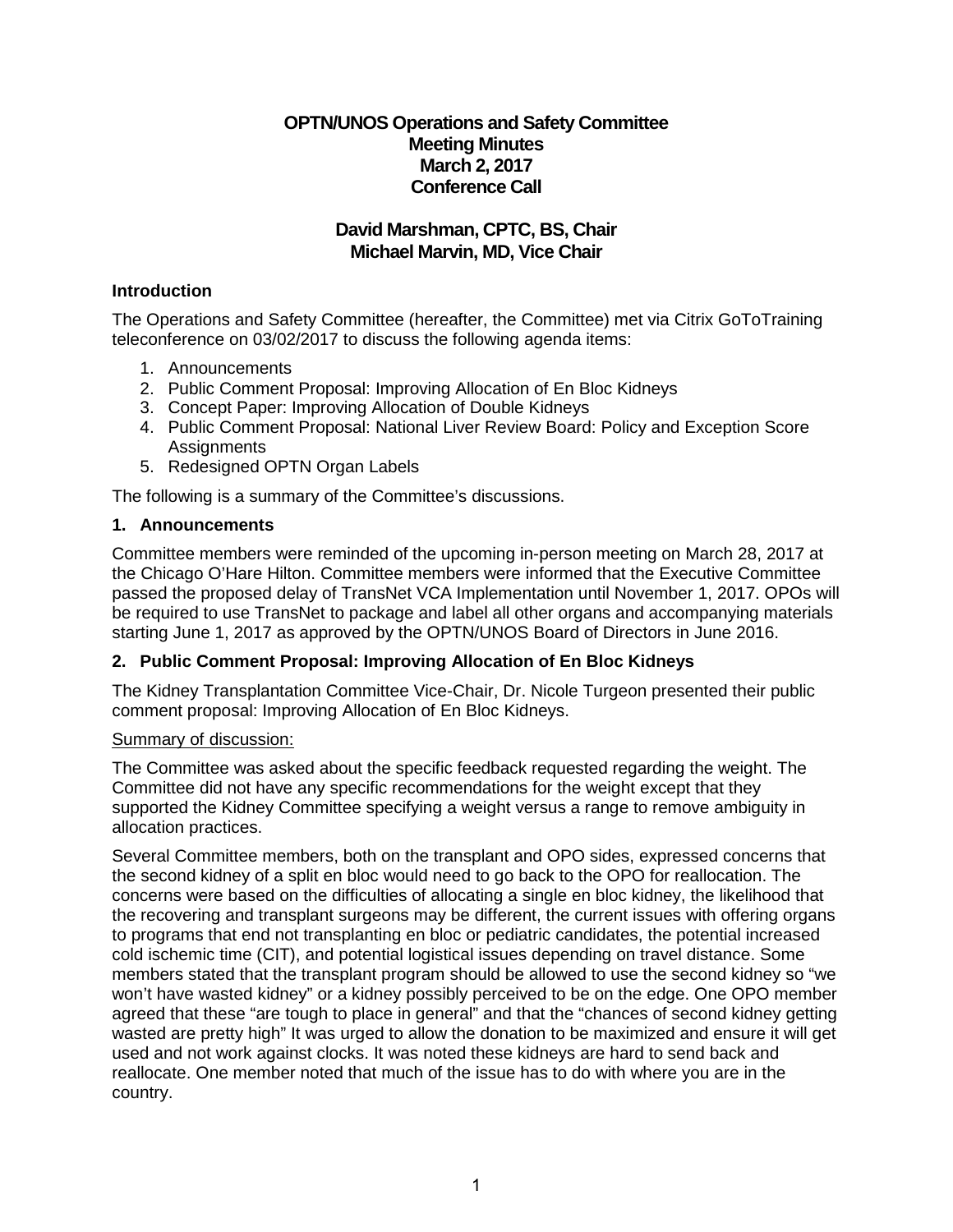The Kidney Committee responded that they had previously heard and thoroughly discussed this concern. The Kidney Committee believes that because en bloc programs must opt in under the proposal that the match will be easier to work through the list. They also noted that this not new policy but current policy. All organs that cannot be transplanted into the original intended recipient must be reallocated back to the OPO. It is more likely that the program will get back the other en bloc because of the limited match and thus the concern may be more theoretical versus practical. An Operations and Safety Committee member raised the importance of considerations on a case by case basis and obtaining local back up to mitigate CIT and logistic concerns. It was noted that the Kidney Committee considered local back up but that this is not a term defined in policy. Since it means differing things depending on region and member that they did not put this term or concept into the proposal.

#### Next steps:

The Committee will translate the discussion into formal public comment to provide to the Kidney Committee.

# **3. Concept Paper: Improving Allocation of Double Kidneys**

The Kidney Transplantation Committee Vice-Chair, Dr. Nicole Turgeon presented their concept paper: Improving Allocation of Double Kidneys.

### Summary of discussion:

The Committee did not express any concerns with the concept paper.

#### Next steps:

The Committee will submit formal public comment on the concept paper.

#### **4. Public Comment Proposal: National Liver Review Board: Policy and Exception Score Assignments**

The Liver and Intestinal Organ Transplantation Committee Vice-Chair, Dr. Julie Heimbach presented their public comment proposal: National Liver Review Board: Policy and Exception Score Assignments.

#### Summary of discussion:

The Committee did not have any concerns about the NRLB proposal. The Liver and Intestinal Organ Transplantation Committee was praised for the significant work and thought that went into the proposal.

#### Next steps:

The Committee will submit formal public comment.

### **5. Redesigned OPTN Organ Labels**

The Committee reviewed draft redesigned OPTN organ labels.

#### Summary of discussion:

The Committee supports the new look and feel of the draft labels. They are supportive of redesigning the labels to fit with TransNet labels. The Committee requested that extra vessels check boxes under the box contents be added to the liver and pancreas external labels. The Committee questioned why the separate extra vessels and specimen label was a smaller size. It was explained that this was likely due to crossmatch specimens being sent ahead of kidneys and extra vessels shipments sent separately.